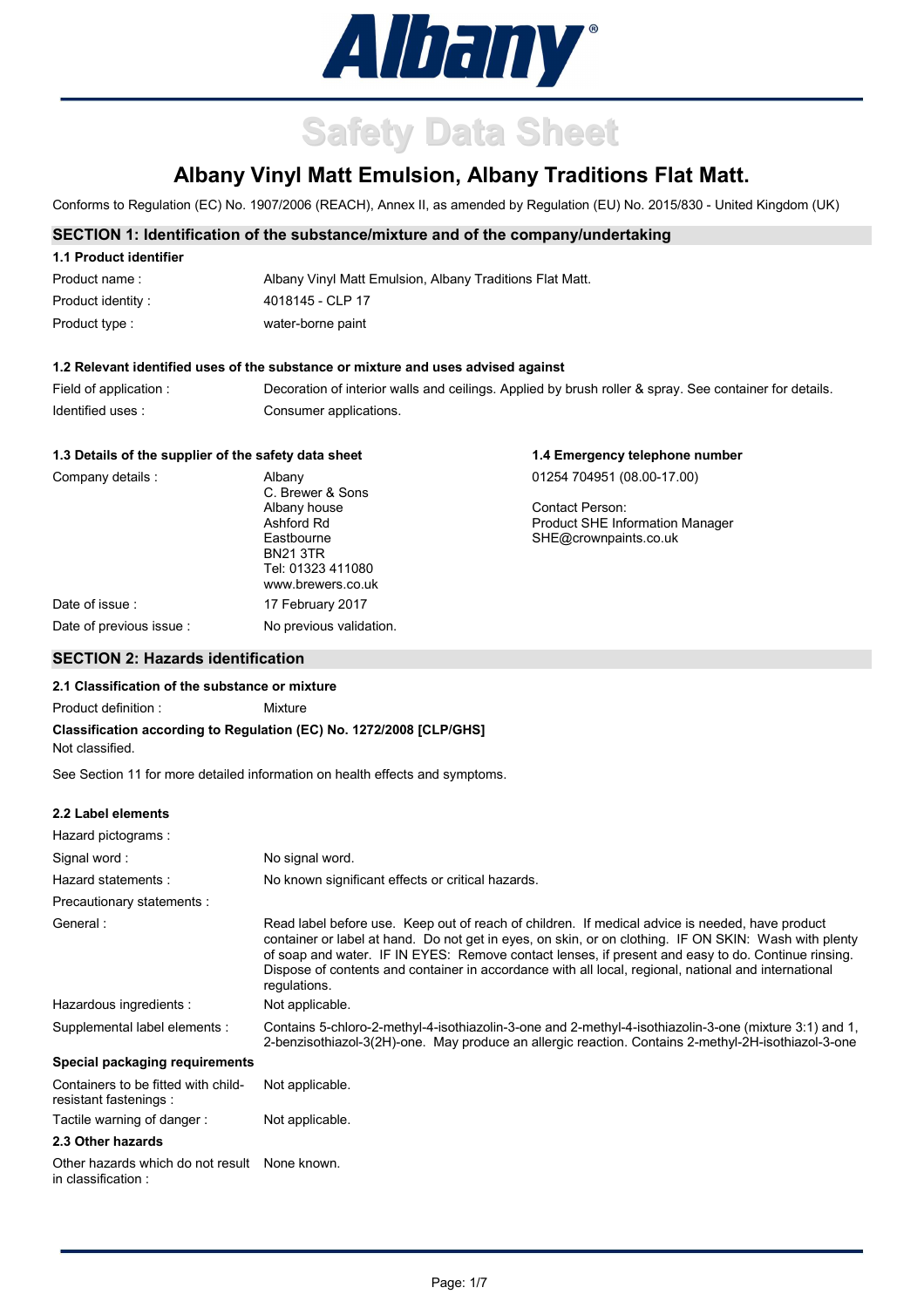## **SECTION 3: Composition/information on ingredients**

## **3.2 Mixtures**

There are no ingredients present which, within the current knowledge of the supplier and in the concentrations applicable, are classified as hazardous to health or the environment and hence require reporting in this section.

## **SECTION 4: First aid measures**

#### **4.1 Description of first aid measures**

| General:                    | In all cases of doubt, or when symptoms persist, seek medical attention. Never give anything by mouth<br>to an unconscious person.                                                                                                                             |
|-----------------------------|----------------------------------------------------------------------------------------------------------------------------------------------------------------------------------------------------------------------------------------------------------------|
| Eye contact:                | Check for and remove any contact lenses. Immediately flush eyes with plenty of water for at least 15<br>minutes, occasionally lifting the upper and lower eyelids. In all cases of doubt, or when symptoms<br>persist, seek medical attention.                 |
| Inhalation:                 | Remove to fresh air.                                                                                                                                                                                                                                           |
| Skin contact:               | Remove contaminated clothing and shoes. Wash skin thoroughly with soap and water or use<br>recognised skin cleanser. Do NOT use solvents or thinners.                                                                                                          |
| Ingestion:                  | If swallowed, seek medical advice immediately and show this container or label. Keep person warm<br>and at rest. Do not induce vomiting unless directed to do so by medical personnel. Lower the head so<br>that vomit will not re-enter the mouth and throat. |
| Protection of first-aiders: | No action shall be taken involving any personal risk or without suitable training.                                                                                                                                                                             |

#### **4.2 Most important symptoms and effects, both acute and delayed**

| Potential acute health effects |                                                   |
|--------------------------------|---------------------------------------------------|
| Eye contact:                   | No known significant effects or critical hazards. |
| Inhalation:                    | No known significant effects or critical hazards. |
| Skin contact:                  | No known significant effects or critical hazards. |
| Ingestion:                     | No known significant effects or critical hazards. |
| Over-exposure signs/symptoms   |                                                   |
| Eye contact:                   | No specific data.                                 |
|                                |                                                   |

| Inhalation :   | No specific data. |
|----------------|-------------------|
| Skin contact : | No specific data. |
| Ingestion :    | No specific data. |

#### **4.3 Indication of any immediate medical attention and special treatment needed**

Notes to physician : Treat symptomatically. Contact poison treatment specialist immediately if large quantities have been ingested or inhaled. Specific treatments : No specific treatment.

#### **SECTION 5: Firefighting measures**

| 5.1 Extinguishing media                                   |                                                                                                 |
|-----------------------------------------------------------|-------------------------------------------------------------------------------------------------|
| Extinguishing media:                                      | Recommended: alcohol resistant foam, $CO2$ , powders, water spray.<br>Not to be used: wateriet. |
| 5.2 Special hazards arising from the substance or mixture |                                                                                                 |
| Hazards from the substance or<br>mixture :                | In a fire or if heated, a pressure increase will occur and the container may burst.             |

Hazardous combustion products : Decomposition products may include the following materials: carbon oxides metal oxide/oxides

#### **5.3 Advice for firefighters**

Promptly isolate the scene by removing all persons from the vicinity of the incident if there is a fire. No action shall be taken involving any personal risk or without suitable training. Fire will produce dense black smoke. Exposure to decomposition products may cause a health hazard. Cool closed containers exposed to fire with water. Do not release runoff from fire to drains or watercourses. Fire-fighters should wear appropriate protective equipment and self-contained breathing apparatus (SCBA) with a full face-piece operated in positive pressure mode. Clothing for fire-fighters (including helmets, protective boots and gloves) conforming to European standard EN 469 will provide a basic level of protection for chemical incidents.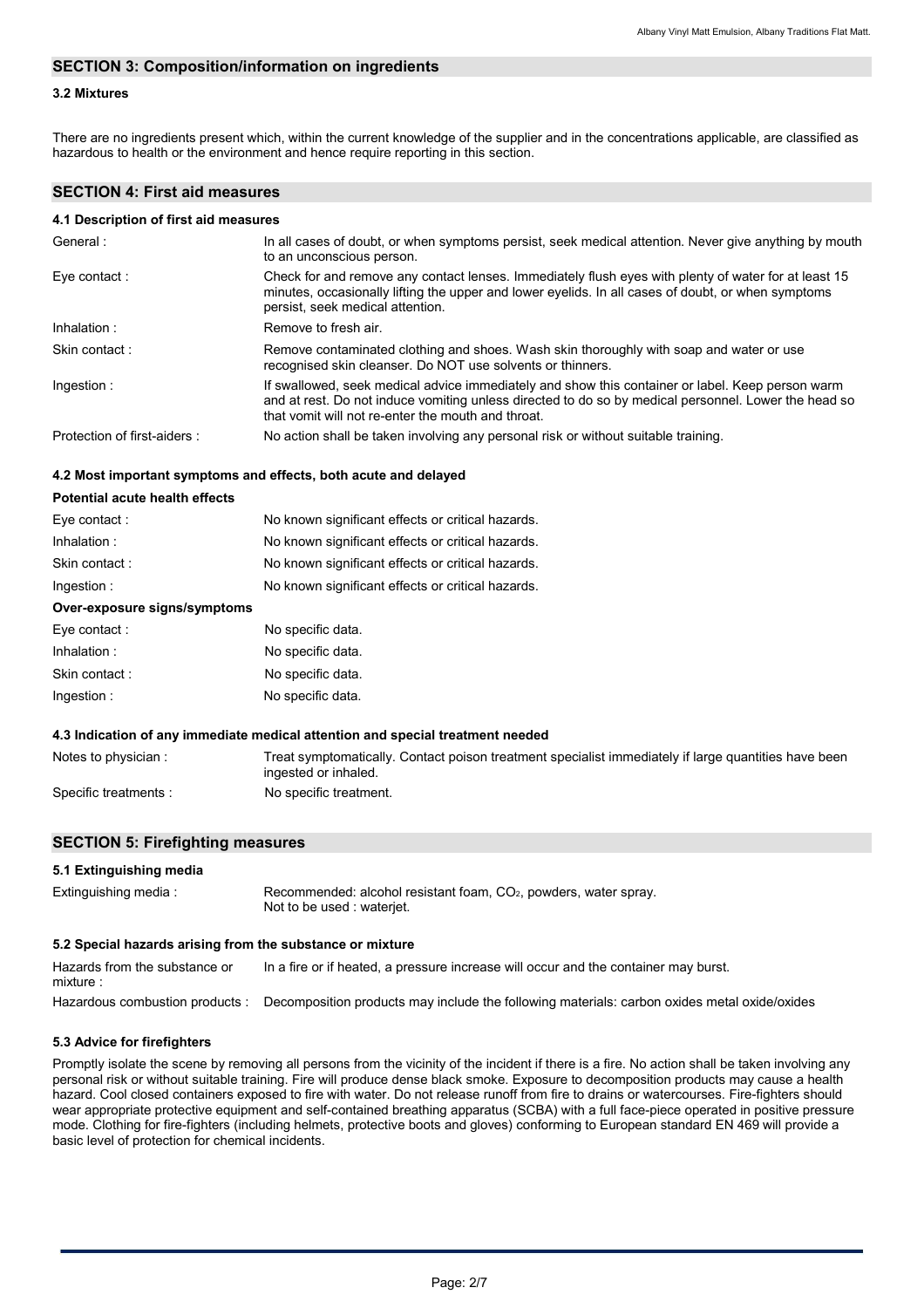#### **SECTION 6: Accidental release measures**

#### **6.1 Personal precautions, protective equipment and emergency procedures**

Exclude sources of ignition and ventilate the area. Refer to protective measures listed in sections 7 and 8. No action shall be taken involving any personal risk or without suitable training.

#### **6.2 Environmental precautions**

Avoid dispersal of spilt material and runoff and contact with soil, waterways, drains and sewers. Inform the relevant authorities if the product has caused environmental pollution (sewers, waterways, soil or air).

#### **6.3 Methods and material for containment and cleaning up**

Stop leak if without risk. Move containers from spill area. Prevent entry into sewers, water courses, basements or confined areas. Wash spillages into an effluent treatment plant or proceed as follows. Contain and collect spillage with non-combustible, absorbent material e.g. sand, earth, vermiculite or diatomaceous earth and place in container for disposal according to local regulations (see Section 13).

#### **6.4 Reference to other sections**

See Section 1 for emergency contact information. See Section 8 for information on appropriate personal protective equipment. See Section 13 for additional waste treatment information.

#### **SECTION 7: Handling and storage**

#### **7.1 Precautions for safe handling**

Put on appropriate personal protective equipment (see Section 8). Eating, drinking and smoking should be prohibited in areas where this material is handled, stored and processed. Workers should wash hands and face before eating, drinking and smoking. Remove contaminated clothing and protective equipment before entering eating areas.

Never use pressure to empty; the container is not a pressure vessel. Always keep in the same material as the supply container. Good housekeeping standards and regular safe removal of waste materials will minimise risks of spontaneous combustion and other fire hazards. The Manual Handling Operations Regulations may apply to the handling of containers of this product. Packs with a volume content of 5 litres or more may be marked with a maximum gross weight. To assist employers the following method of calculating the weight for any pack size is given. Take the pack size volume in litres and multiply this figure by the specific gravity (relative density) value given in section 9. This will give the net weight of the coating in kilograms. Allowance will then have to be made for the immediate packaging to give an approximate gross weight.

#### **7.2 Conditions for safe storage, including any incompatibilities**

Store in accordance with local regulations. Store in a cool, well-ventilated area away from incompatible materials and ignition sources.

Storage : Do not store below the following temperature: 5 °C

#### **7.3 Specific end use(s)**

See separate Product Data Sheet for recommendations or industrial sector specific solutions.

#### **SECTION 8: Exposure controls/personal protection**

#### **8.1 Control parameters**

#### **Recommended monitoring procedures**

If this product contains ingredients with exposure limits, personal, workplace atmosphere or biological monitoring may be required to determine the effectiveness of the ventilation or other control measures and/or the necessity to use respiratory protective equipment. Reference should be made to monitoring standards, such as the following: European Standard EN 689 (Workplace atmospheres - Guidance for the assessment of exposure by inhalation to chemical agents for comparison with limit values and measurement strategy) European Standard EN 14042 (Workplace atmospheres - Guide for the application and use of procedures for the assessment of exposure to chemical and biological agents) European Standard EN 482 (Workplace atmospheres - General requirements for the performance of procedures for the measurement of chemical agents) Reference to national guidance documents for methods for the determination of hazardous substances will also be required.

#### **Derived effect levels**

No DELs available.

#### **Predicted effect concentrations**

No PECs available.

#### **8.2 Exposure controls**

#### **Appropriate engineering controls**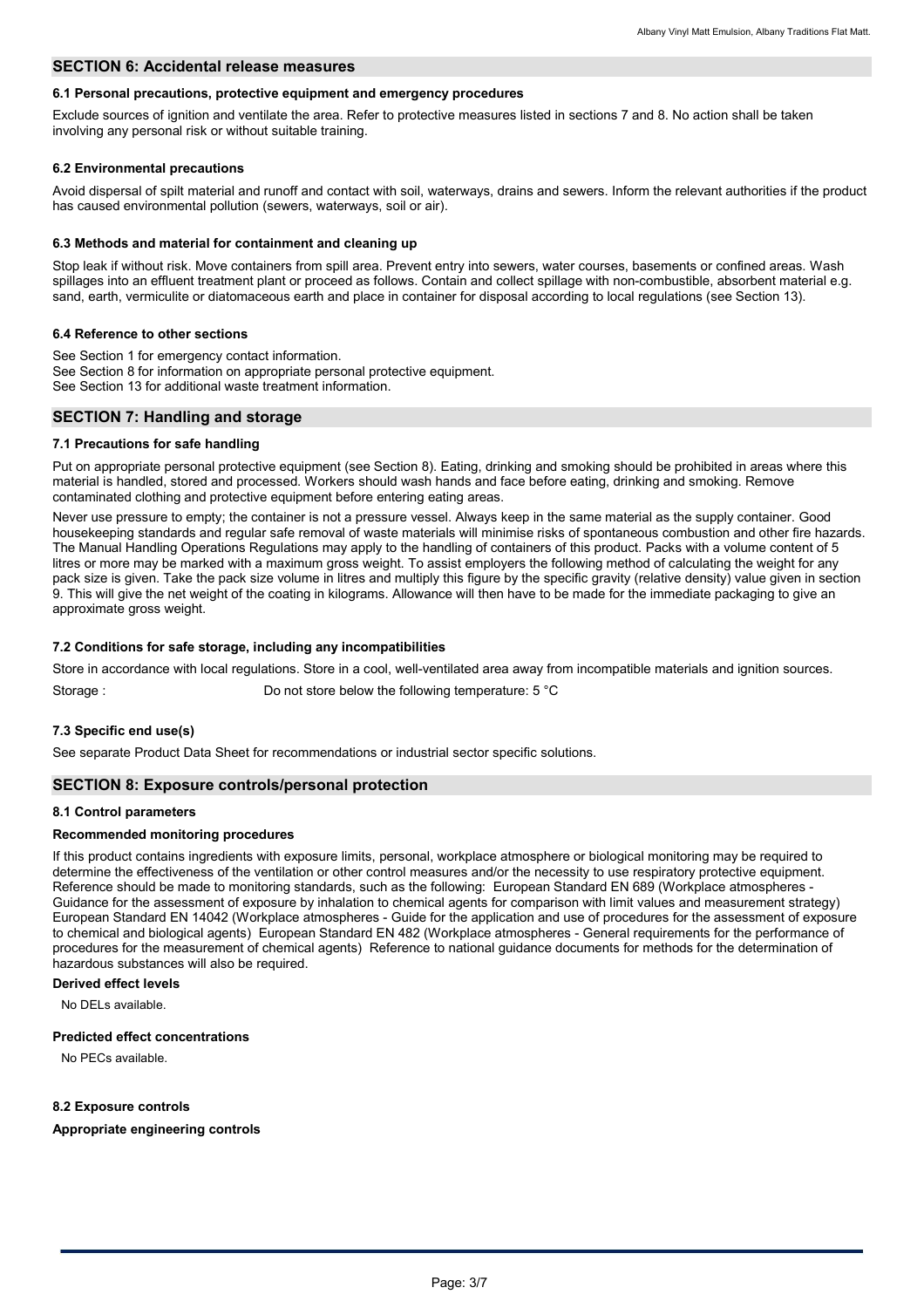## **SECTION 8: Exposure controls/personal protection**

All engineering control measures used to control exposure to hazardous substances must be selected, maintained, examined and tested to meet the requirements of the Control Of Substances Hazardous to Health regulations (COSHH). Similarly all personal protective equipment, including respiratory protective equipment, must be selected, issued and maintained to meet the requirements of COSHH. These requirements include the provision of any necessary information, instruction and training with regard to their use. Special precautions should be taken during surface preparation of pre-1960's paint surfaces over wood and metal as they may contain harmful lead.

Provide adequate ventilation. Where reasonably practicable this should be achieved by the use of local exhaust ventilation and good general extraction. If these are not sufficient to maintain concentrations of solvent vapour below the relevant workplace exposure limits, suitable respiratory protection should be worn. (See personal protection below). Dry sanding, flame cutting and/ or welding of the dry paint film will give rise to dust and/ or hazardous fumes. Wet sanding should be used wherever possible. If exposure cannot be avoided by the provision of local exhaust ventilation, suitable respiratory protective equipment should be worn.

#### **Individual protection measures**



| General:                | Gloves must be worn for all work that may result in soiling. Apron/coveralls/protective clothing must be<br>worn when soiling is so great that regular work clothes do not adequately protect skin against contact<br>with the product. Safety eyewear should be used when there is a likelihood of exposure.                                                |
|-------------------------|--------------------------------------------------------------------------------------------------------------------------------------------------------------------------------------------------------------------------------------------------------------------------------------------------------------------------------------------------------------|
| Hygiene measures :      | Wash hands, forearms, and face thoroughly after handling compounds and before eating, smoking,<br>using lavatory, and at the end of day.                                                                                                                                                                                                                     |
| Eye/face protection :   | Safety eyewear complying with an approved standard should be used when a risk assessment<br>indicates this is necessary to avoid exposure to liquid splashes, mists, gases or dusts. If contact is<br>possible, the following protection should be worn, unless the assessment indicates a higher degree of<br>protection: safety glasses with side-shields. |
| Hand protection:        | Wear chemical-resistant gloves (tested to EN374) in combination with 'basic' employee training. The<br>quality of the chemical-resistant protective gloves must be chosen as a function of the specific<br>workplace concentrations and quantity of hazardous substances.                                                                                    |
|                         | Since the actual work situation is unknown. Supplier of gloves should be contacted in order to find the<br>appropriate type. Below listed glove(s) should be regarded as generic advice:                                                                                                                                                                     |
|                         | Recommended: Silver Shield / 4H gloves, nitrile rubber, neoprene rubber, butyl rubber, natural rubber<br>(latex), polyvinyl alcohol (PVA), polyvinyl chloride (PVC), Viton®                                                                                                                                                                                  |
| Body protection:        | Personal protective equipment for the body should be selected based on the task being performed and<br>the risks involved handling this product.                                                                                                                                                                                                             |
| Respiratory protection: | Respirator selection must be based on known or anticipated exposure levels, the hazards of the<br>product and the safe working limits of the selected respirator.                                                                                                                                                                                            |

#### **Environmental exposure controls**

Emissions from ventilation or work process equipment should be checked to ensure they comply with the requirements of environmental protection legislation. In some cases, fume scrubbers, filters or engineering modifications to the process equipment will be necessary to reduce emissions to acceptable levels.

#### **SECTION 9: Physical and chemical properties**

#### **9.1 Information on basic physical and chemical properties**

| Physical state:                                   | Liquid.                                                              |
|---------------------------------------------------|----------------------------------------------------------------------|
| Odour:                                            | Non-characteristic.                                                  |
| $pH$ :                                            | 7 - 9                                                                |
| Melting point/freezing point:                     | 0°C This is based on data for the following ingredient: water        |
| Boiling point/boiling range:                      | Testing not relevant or not possible due to nature of the product.   |
| Flash point :                                     | Non-flammable.                                                       |
| Evaporation rate :                                | Testing not relevant or not possible due to nature of the product.   |
| Flammability:                                     | Non-flammable.                                                       |
| Upper/lower flammability or<br>explosive limits : | $0.6 - 4.2$ vol %                                                    |
| Vapour pressure :                                 | 3.17 kPa This is based on data for the following ingredient: water   |
| Vapour density:                                   | Testing not relevant or not possible due to nature of the product.   |
| Relative density:                                 | 1.345 $q/cm3$                                                        |
| Solubility(ies):                                  | Easily soluble in the following materials: cold water and hot water. |
| Partition coefficient (LogKow):                   | Testing not relevant or not possible due to nature of the product.   |
| Auto-ignition temperature :                       | Testing not relevant or not possible due to nature of the product.   |
| Decomposition temperature :                       | Testing not relevant or not possible due to nature of the product.   |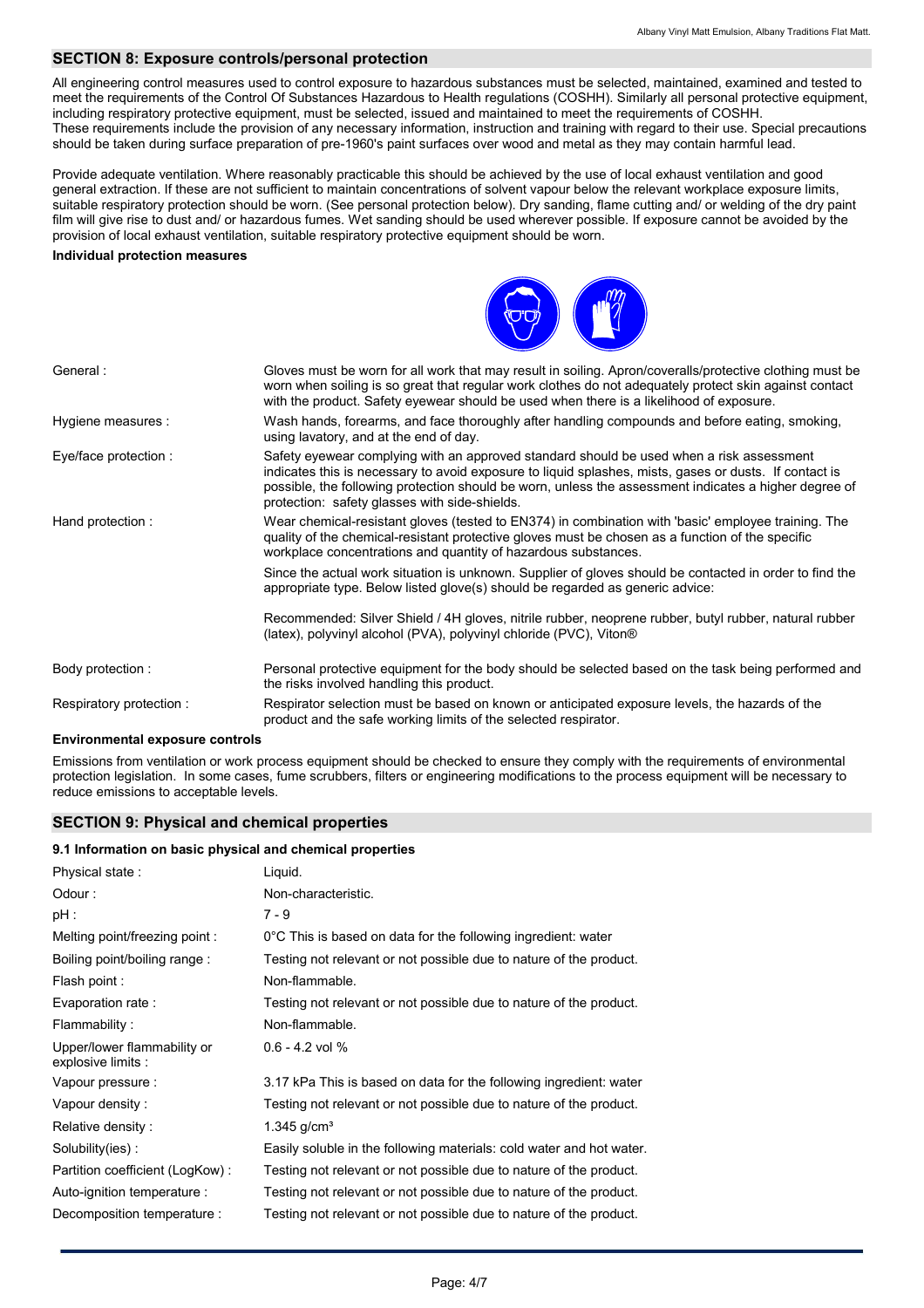## **SECTION 9: Physical and chemical properties**

| Viscositv :            | Kinematic $(40^{\circ}$ C): 1.68 cm <sup>2</sup> /s                |
|------------------------|--------------------------------------------------------------------|
| Explosive properties : | Testing not relevant or not possible due to nature of the product. |
| Oxidising properties : | Testing not relevant or not possible due to nature of the product. |

### **9.2 Other information**

| Solvent(s) % by weight : | Weighted average: 2 %  |
|--------------------------|------------------------|
| Water % by weight :      | Weighted average: 47 % |

## **SECTION 10: Stability and reactivity**

#### **10.1 Reactivity**

No specific test data related to reactivity available for this product or its ingredients.

#### **10.2 Chemical stability**

The product is stable.

#### **10.3 Possibility of hazardous reactions**

Under normal conditions of storage and use, hazardous reactions will not occur.

#### **10.4 Conditions to avoid**

No specific data.

#### **10.5 Incompatible materials**

No specific data.

#### **10.6 Hazardous decomposition products**

When exposed to high temperatures (i.e. in case of fire) harmful decomposition products may be formed:

Decomposition products may include the following materials: carbon oxides metal oxide/oxides

## **SECTION 11: Toxicological information**

#### **11.1 Information on toxicological effects**

The product has been assessed following the conventional method and is classified for toxicological hazards accordingly. This takes into account, where known, delayed and immediate effects and also chronic effects of components from short term and long term exposure by oral, inhalation and dermal routes of exposure and eye contact.

Repeated or prolonged contact with the mixture may cause removal of natural fat from the skin, resulting in non-allergic contact dermatitis and absorption through the skin.

If splashed in the eyes, the liquid may cause irritation and reversible damage.

#### **Acute toxicity**

#### **Acute toxicity estimates**

| Route                                             | <b>ATE value</b> |
|---------------------------------------------------|------------------|
| No known significant effects or critical hazards. |                  |

#### **Mutagenic effects**

No known significant effects or critical hazards.

#### **Carcinogenicity**

No known significant effects or critical hazards.

#### **Reproductive toxicity**

No known significant effects or critical hazards.

#### **Teratogenic effects**

No known significant effects or critical hazards.

#### **Specific target organ toxicity (single exposure)**

Not available.

## **Specific target organ toxicity (repeated exposure)**

Not available.

#### **Aspiration hazard**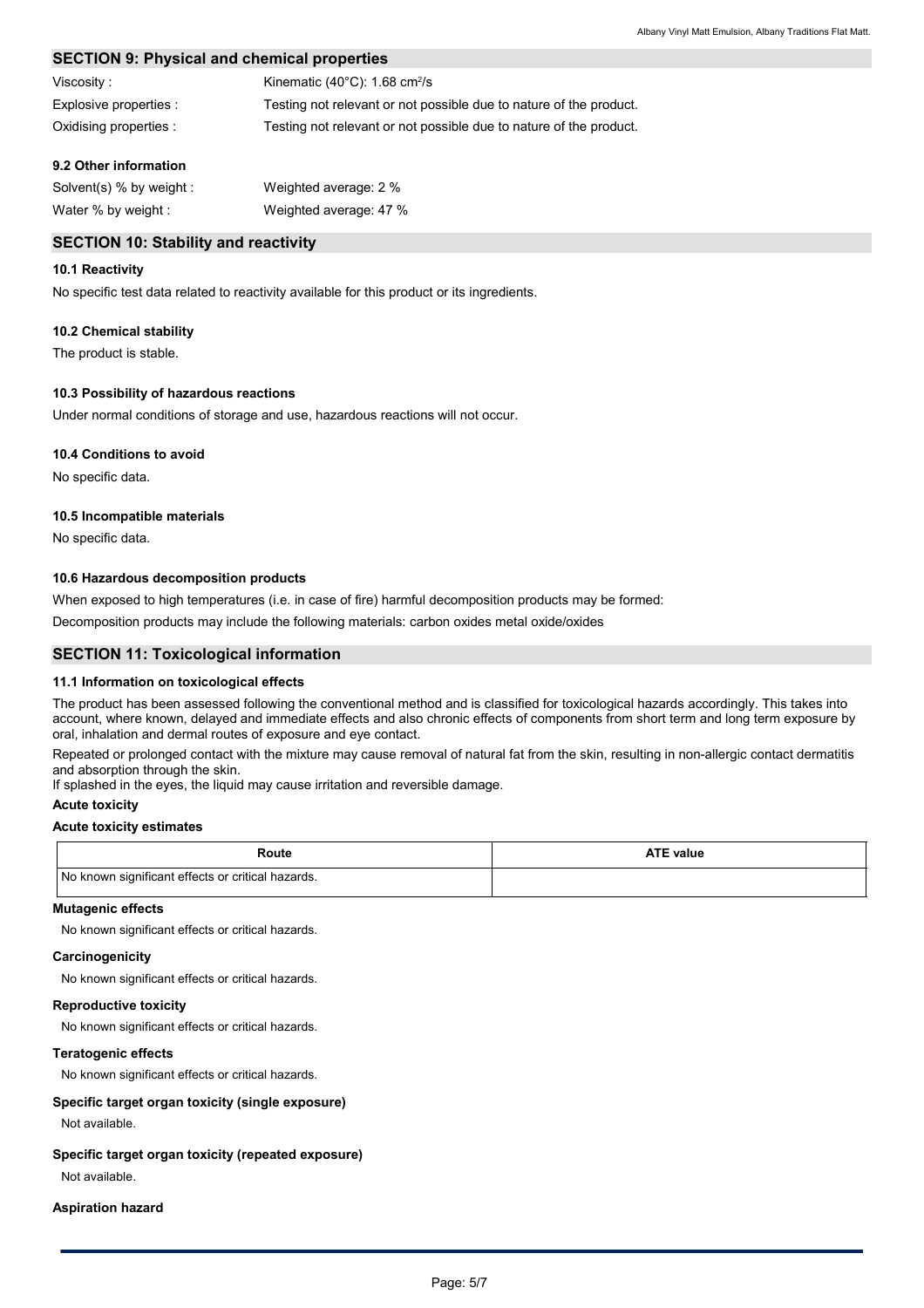## **SECTION 11: Toxicological information**

Not available.

#### **Information on likely routes of exposure**

Routes of entry anticipated: Oral, Dermal, Inhalation.

## **Potential chronic health effects**

Other information :

No additional known significant effects or critical hazards.

#### **SECTION 12: Ecological information**

#### **12.1 Toxicity**

Do not allow to enter drains or watercourses.

#### **12.2 Persistence and degradability**

No known data avaliable in our database.

#### **12.3 Bioaccumulative potential**

No known data avaliable in our database.

#### **12.4 Mobility in soil**

| Soil/water partition coefficient | No known data avaliable in our database. |
|----------------------------------|------------------------------------------|
| $(K_{OC})$ .                     |                                          |
| Mobility:                        | No known data avaliable in our database. |

## **12.5 Results of PBT and vPvB assessment**

| $\mathsf{PBT}$ : | Not applicable. |
|------------------|-----------------|
| vPvB :           | Not applicable. |

#### **12.6 Other adverse effects**

No known significant effects or critical hazards.

#### **SECTION 13: Disposal considerations**

#### **13.1 Waste treatment methods**

The generation of waste should be avoided or minimised wherever possible. Residues of the product is not listed as hazardous waste. Dispose of according to all state and local applicable regulations. Waste should not be disposed of untreated to the sewer unless fully compliant with the requirements of all authorities with jurisdiction.

European waste catalogue (EWC) : 08 01 12

#### **Packaging**

Used containers, drained and/ or rigorously scraped out and containing dried residues of the supplied coating, are categorised as nonhazardous waste, with EWC code: 15 01 02 or 15 01 04.

If mixed with other wastes, the above waste code may not be applicable. Waste packaging should be recycled. Incineration or landfill should only be considered when recycling is not feasible.

#### **SECTION 14: Transport information**

Transport may take place according to national regulation or ADR for transport by road, RID for transport by train, IMDG for transport by sea, IATA for transport by air.

|                                | 14.1<br>UN no. | 14.2<br>Proper shipping name | 14.3<br>Transport hazard class(es) | 14.4<br>PG*              | 14.5    | Env* Additional information |
|--------------------------------|----------------|------------------------------|------------------------------------|--------------------------|---------|-----------------------------|
| <b>ADR/RID</b><br><b>Class</b> | Not regulated. |                              | $\overline{\phantom{a}}$           | $\overline{\phantom{0}}$ | No. -   |                             |
| <b>IMDG</b><br>Class           | Not regulated. |                              | $\overline{\phantom{a}}$           | $\overline{\phantom{0}}$ | $No. -$ |                             |
| <b>IATA</b><br><b>Class</b>    | Not regulated. |                              | $\overline{\phantom{a}}$           | $\overline{\phantom{0}}$ | $No. -$ |                             |

PG\* : Packing group

Env.\* : Environmental hazards

#### **14.6 Special precautions for user**

**Transport within user's premises:** always transport in closed containers that are upright and secure. Ensure that persons transporting the product know what to do in the event of an accident or spillage.